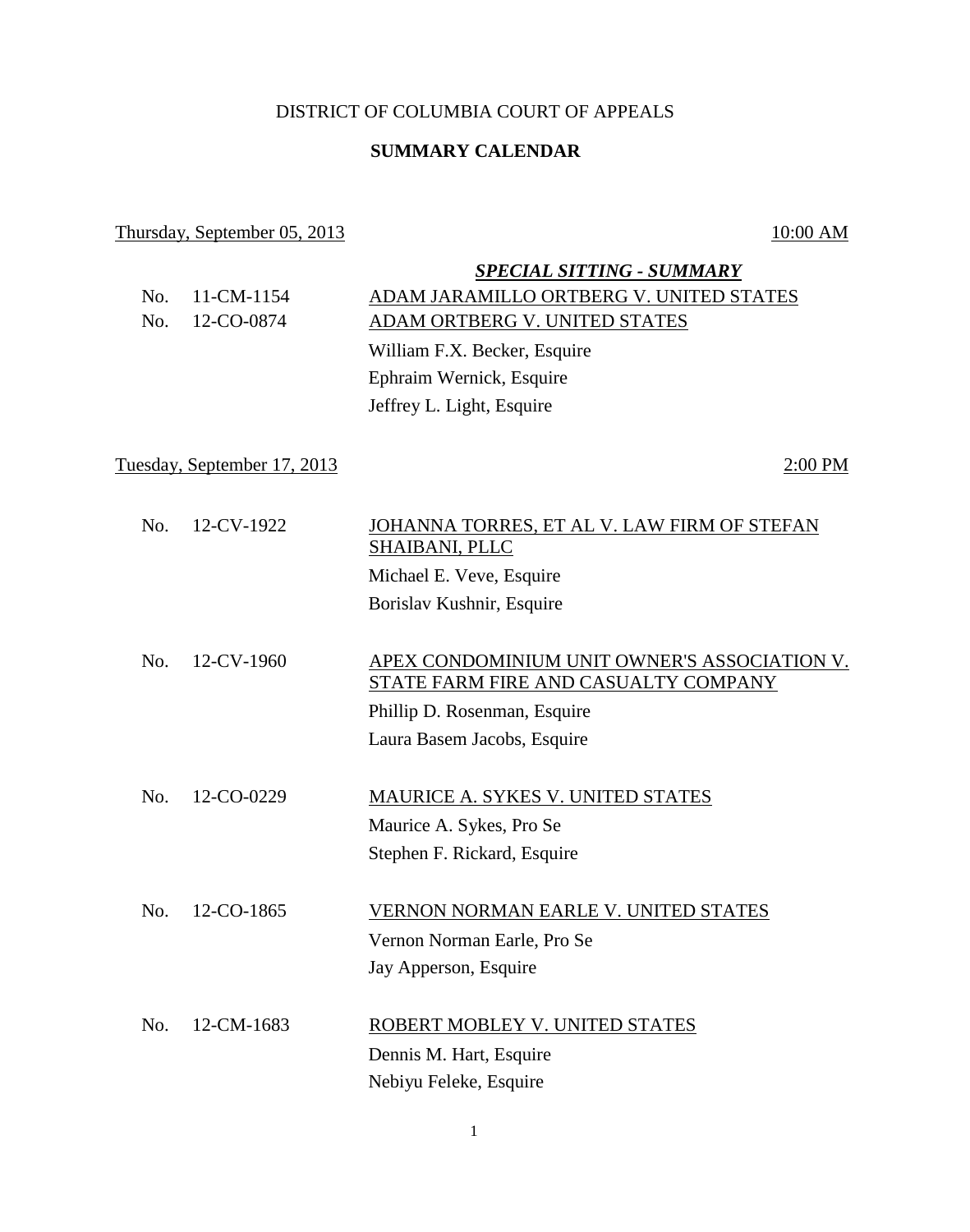# No. 11-CT-1491 HASIB HANIF V. DISTRICT OF COLUMBIA George E. Rickman, Esquire Julia M. Maus, Esquire

## Wednesday, September 18, 2013 2:00 PM

| No. | 12-AA-1773       | MARK FELDER V. D.C. DEP'T OF EMPLOYMENT<br><b>SERVICES</b>     |
|-----|------------------|----------------------------------------------------------------|
|     |                  | Allen J. Lowe, Esquire                                         |
|     |                  | Shawn M. Nolen, Esquire                                        |
|     |                  |                                                                |
| No. | $12 - AA - 1630$ | AUDREY SAMPSON V. D.C. DEP'T OF EMPLOYMENT<br><b>SERVICES</b>  |
|     |                  | Michael J. Kitzman, Esquire                                    |
|     |                  | Howard Miller, Esquire                                         |
|     |                  |                                                                |
| No. | 13-BG-0053       | IN RE: EDWARD N. MATISIK BAR NO. 463786                        |
|     |                  | Wallace E. Shipp, Esquire                                      |
|     |                  | Edward N. Matisik, Pro Se                                      |
|     |                  |                                                                |
| No. | 12-PR-0738       | IN RE: ESTATE OF MARGARET MILLER; ADAM                         |
|     |                  | MILLER, ET AL, APPELLANTS                                      |
|     |                  | David B. Lamb, Esquire                                         |
|     |                  | Herbert Alan Dubin, Esquire                                    |
|     |                  |                                                                |
| No. | 12-CV-1486       | <u>JANET SCHMIDT V. JEFFREY C. POSNICK, M.D., ET AL</u>        |
|     |                  | Janet Schmidt, Pro Se                                          |
|     |                  | Michael F. Flynn, Esquire                                      |
|     |                  |                                                                |
| No. | 12-AA-0661       | GRUBB'S PHARMACY OF D.C., INC. V. DC DEP'T OF<br><b>HEALTH</b> |
|     |                  | Wyatt B. Durrette, Jr., Esquire                                |
|     |                  | Gregory M. Cumming, Esquire                                    |
|     |                  |                                                                |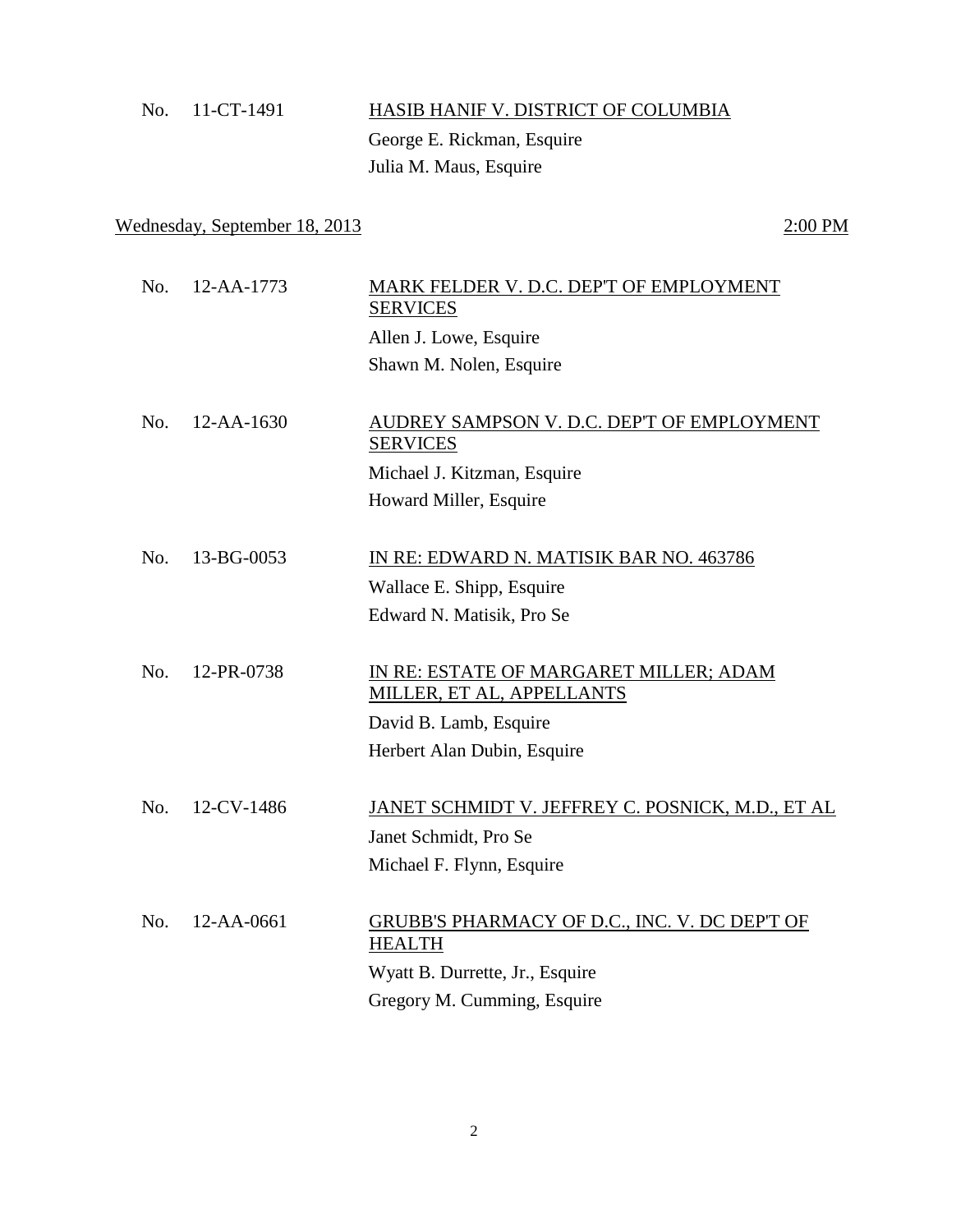| No. | 12-AA-1297                  | U.S. DEP'T OF JUSTICE V ANTONIO E. FLOURNOY    |
|-----|-----------------------------|------------------------------------------------|
|     |                             | W. Mark Nebeker, Esquire                       |
|     |                             | Antonio E. Flournoy, Pro Se                    |
|     |                             |                                                |
| No. | 11-CM-1363                  | <b>KEVIN L. LEWIS V. UNITED STATES</b>         |
|     |                             | Anna B. Scanlon, Esquire                       |
|     |                             | Karen Shinskie, Esquire                        |
|     |                             |                                                |
| No. | 12-CF-0442                  | DONALD SMITH V. UNITED STATES                  |
| No. | 12-CF-0444                  | NATHANIEL DIGSBY V. UNITED STATES              |
|     |                             | Murray Kamionski, Esquire                      |
|     |                             | Matthew C. Leefer, Esquire                     |
|     |                             | Kristina L. Ament, Esquire                     |
|     |                             |                                                |
| No. | 11-CF-0477                  | DONTE EVANS V. UNITED STATES                   |
|     |                             | J Ashley Ebersole, Esquire                     |
|     |                             | Anne Y. Park, Esquire                          |
|     |                             |                                                |
| No. | 11-CF-1360                  | JOSEPH ALEXANDER SMITH V. UNITED STATES        |
|     |                             | Ian A. Williams, Esquire                       |
|     |                             | John P. Gidez, Esquire                         |
|     |                             |                                                |
| No. | 12-CM-0605                  | EDWARD M. BIGEBY V. UNITED STATES              |
|     |                             | Justin A. Okezie, Esquire                      |
|     |                             | Adrienne C. Dedjinou, Esquire                  |
|     |                             |                                                |
|     | Tuesday, September 24, 2013 | 2:00 PM                                        |
|     |                             |                                                |
| No. | 12-AA-0841                  | JOHN E. MAY, JR. V. D.C. DEP'T OF PUBLIC WORKS |

Gregory M. Cumming, Esquire

No. 12-AA-0881 JOHN E. MAY, JR V D.C. DEP'T OF PUBLIC WORKS John E. May, Jr., Pro Se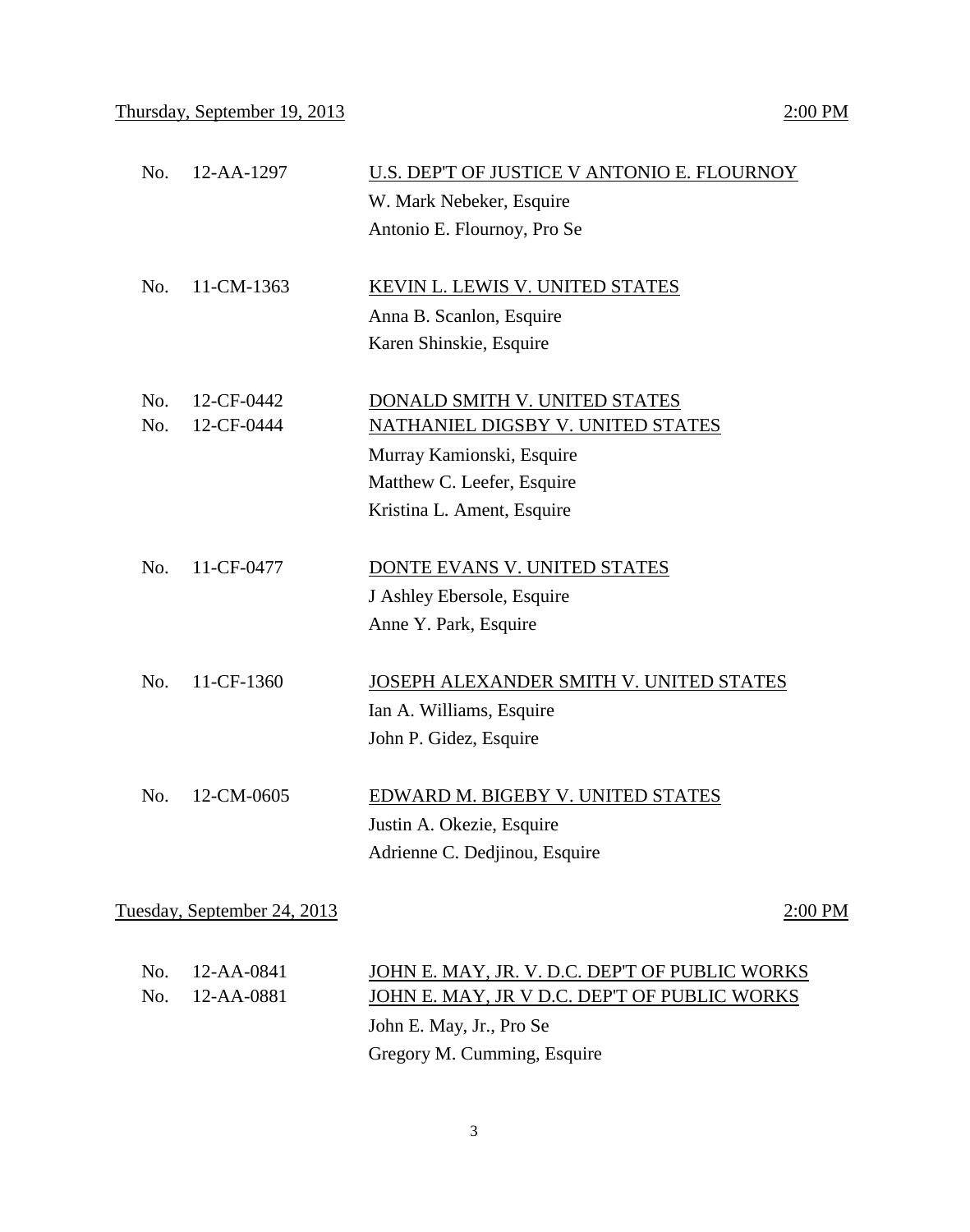| No. | 11-CM-1351        | RONALD ROBINSON V. UNITED STATES          |
|-----|-------------------|-------------------------------------------|
|     |                   | Christopher Griffiths, Esquire            |
|     |                   | Karen Shinskie, Esquire                   |
|     |                   |                                           |
| No. | 12-BG-1914        | IN RE: MIKEL D. JONES BAR REG. NO. 456094 |
|     |                   | Wallace E. Shipp, Esquire                 |
|     |                   | Mikel D. Jones, Pro Se                    |
|     |                   |                                           |
| No. | 12-CM-1155        | STEVEN L. ROBINSON V. UNITED STATES       |
|     |                   | Howard Margulies, Esquire                 |
|     |                   | Nebiyu Feleke, Esquire                    |
|     |                   |                                           |
| No. | 12-CM-1447        | JABARI K. FIELDS V. UNITED STATES         |
| No. | 12-CM-1508        | KAREEM JONES V. UNITED STATES             |
|     | 12-CM-1615<br>No. | WILLIAM BOWMAN V. UNITED STATES           |
|     |                   | T. Gail Maddox-Levine, Esquire            |
|     |                   | Sean Farrelly, Esquire                    |
|     |                   | Lisa Schopler Resnikoff, Esquire          |
|     |                   | Margaret E. Barr, Esquire                 |
|     |                   |                                           |
| No. | 11-CM-1340        | MARIAM RANA V. UNITED STATES              |
| No. | 11-CM-1403        | YOLANDA MARIE MENDEZ V. UNITED STATES     |
|     |                   | Warren Gorman, Esquire                    |
|     |                   | Eric H. Kirchman, Esquire                 |
|     |                   | Christine Macey, Esquire                  |
|     |                   |                                           |

Thursday, September 26, 2013 2:00 PM

| $\text{No.}$ 12-AA-1640 | HOWARD UNIVERSITY HOSPITAL, ET AL. V. D.C. DEP'T<br>OF EMPLOYMENT SERVICES |
|-------------------------|----------------------------------------------------------------------------|
|                         | William H. Schladt, Esquire                                                |
|                         | Allen J. Lowe, Esquire                                                     |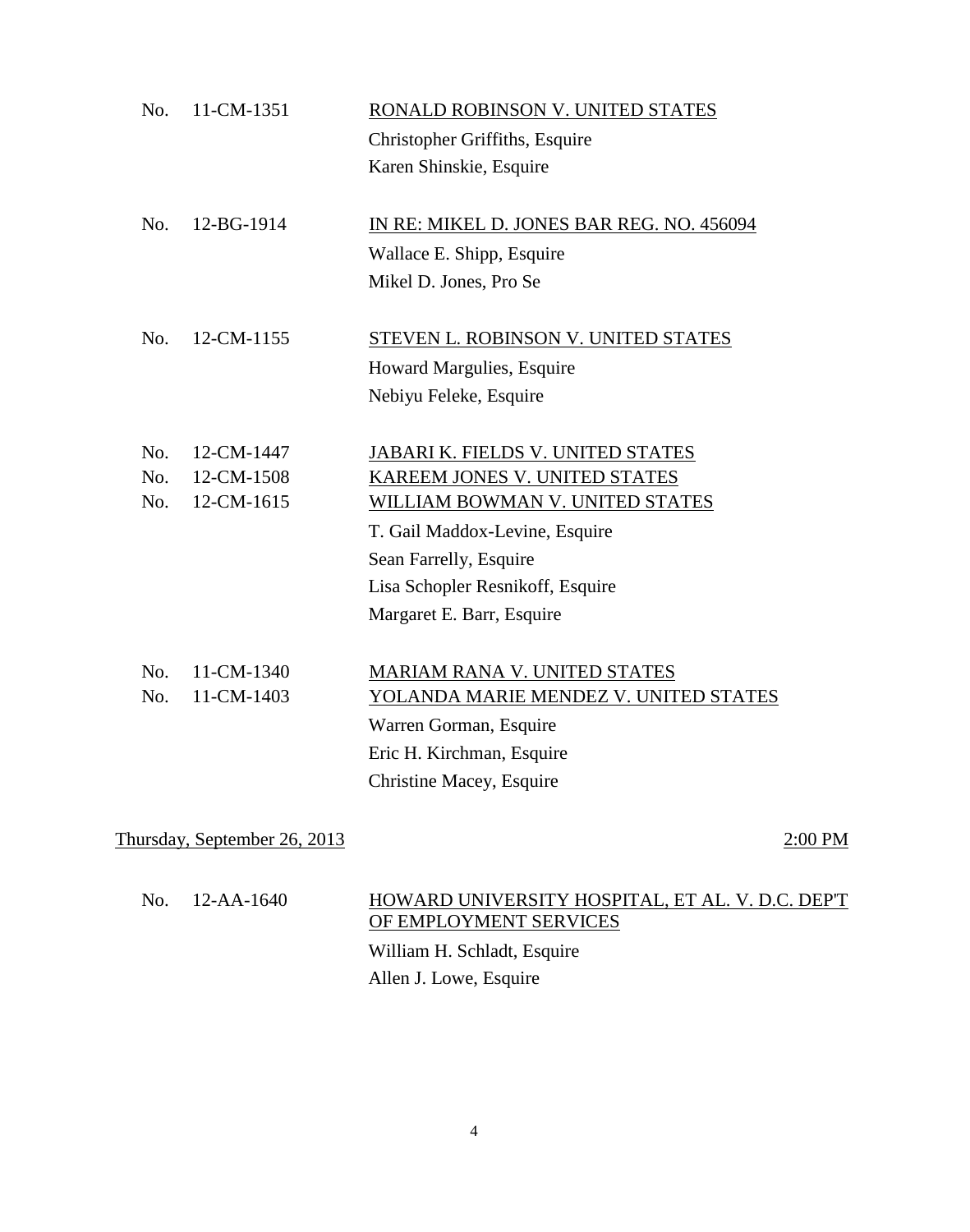| No. | 11-CM-0731                 | DARNIQUE RUCKER V. UNITED STATES         |         |
|-----|----------------------------|------------------------------------------|---------|
|     |                            | Cedric D. Miller, Esquire                |         |
|     |                            | John P. Gidez, Esquire                   |         |
| No. | 12-CM-0523                 | LEE CARRELL V. UNITED STATES             |         |
|     |                            | Fletcher P. Thompson, Esquire            |         |
|     |                            | Kathryn L. Rakoczy, Esquire              |         |
| No. | 12-CF-0061                 | <b>MALCOLM S. HINES V. UNITED STATES</b> |         |
|     |                            | Enid Hinkes, Esquire                     |         |
|     |                            | David B. Goodhand, Esquire               |         |
| No. | 12-CM-1337                 | BILLY BYERS V. UNITED STATES             |         |
|     |                            | Edward E. Schwab, Esquire                |         |
|     |                            | Karen Shinskie, Esquire                  |         |
| No. | 12-CO-0622                 | LOUIS BENJAMIN, JR. V. UNITED STATES     |         |
|     |                            | Enid Hinkes, Esquire                     |         |
|     |                            | James A. Ewing, Esquire                  |         |
|     | Friday, September 27, 2013 |                                          | 2:00 PM |
| No. | 12-CV-1302                 | CUDJOE R. HENDRICKS V. CHARLES YEARGIN   |         |
|     |                            | Cudjoe R. Hendricks, Pro Se              |         |
|     |                            | Charles Yeargin, Pro Se                  |         |
|     |                            |                                          |         |
| No. | 12-CO-1342                 | DAVID EWING V. UNITED STATES             |         |
|     |                            | Montrell L. Scaife, Esquire              |         |
|     |                            | L. Jackson Thomas, II, Esquire           |         |
| No. | 12-CM-1506                 | JAMES ANTONIO BLUE V. UNITED STATES      |         |
|     |                            | Jeffrey L. Light, Esquire                |         |
|     |                            | Karen Shinskie, Esquire                  |         |